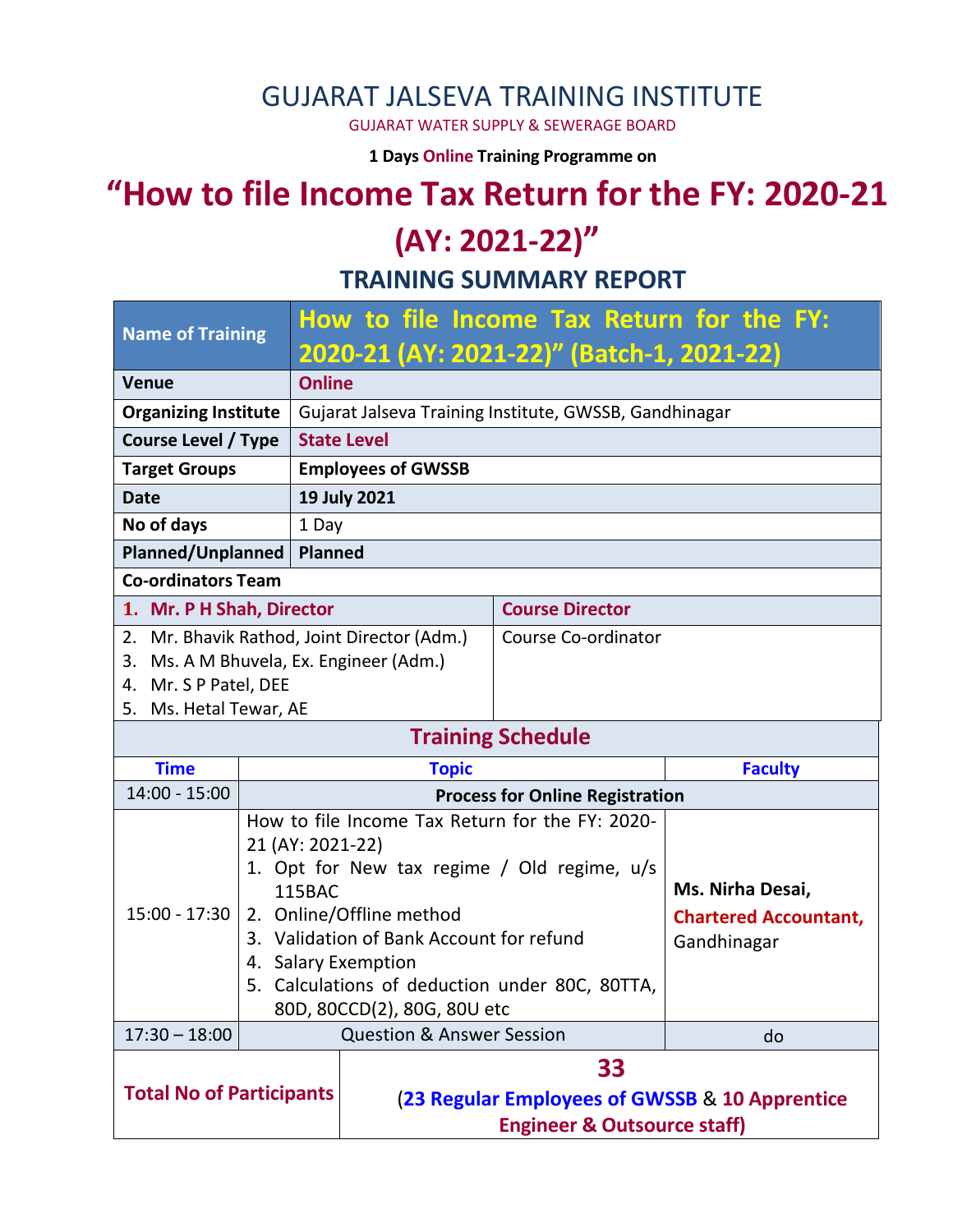## **List of Regular Employees of GWSSB**

| No.            | <b>CPF NO.</b>           | <b>Name</b>                     | <b>Designation</b> | <b>Office &amp; Place</b>   |
|----------------|--------------------------|---------------------------------|--------------------|-----------------------------|
| $\mathbf{1}$   |                          | ADISH PRAFULBHAI PATEL          | AAE (C)            | PHSSD, JASDAN               |
| 2              | GWSSB/3785               | BHARAT ANANTPRASAD VYAS         | AAE (M)            | PHMD, Junagadh              |
| 3              | GWSSB/2677               | <b>BHARTGAR MOTIGAR GUSAI</b>   | SR. CLERK          | PHWD, Nakhtrana             |
| 4              | GWSSB/9197               | DARPESH RAJNIKANT JOSHI         | SR. CLERK          | PHWD, Nakhtrana             |
| 5              |                          | DEEMPALBEN JETHALAL PARMAR      | AAE(M)             | PHMSD, Tharad               |
| 6              |                          | DIVYA ABHESING VASAVA           | AAE (C)            | PHSSD, Rajpipla             |
| $\overline{7}$ | $\overline{\phantom{0}}$ | GOVINDBHAI JAYRAMBHAI RAJGOR    | AAE (M)            | PHSSD, Jasdan               |
| 8              |                          | <b>JANAK VINOD SANALIYA</b>     | AAE (C)            | PHSSD, Patdi                |
| $\mathbf{9}$   | GWSSB/10668              | <b>JAY HARSHADBHAI TRIVEDI</b>  | DEE (C)            | GWIL, GANDHINAGAR           |
| 10             |                          | KINJALKUMARI CHANDULAL GARASIYA | AAE (C)            | Technical cell, Gandhinagar |
| 11             | GWSSB/9927               | <b>MANJU R ODEDARA</b>          | Rojamadar          | PHSSD, Kutiyana             |
| 12             |                          | MANVIR PRABHATBHAI JALU         | DEE (M)            | PHMSD, Jasdan               |
| 13             | GWSSB/10358              | NEHA SURESHCHANDRA RANA         | AAE (C)            | PHC, VADODARA               |
| 14             | GWSSB/10164              | NILAM VITHALBHAI PARMAR         | AE(C)              | <b>GWIL, GANDHINAGAR</b>    |
| 15             | GWSSB/3725               | NIREN VINODRAY BRAHMBHATT       | ASSI.              | GJTI, GANDHINAGAR           |
|                |                          |                                 | SUPERINTENDENT     |                             |
| 16             | GWSSB/10161              | PREETI RAMESH CHOURISHI         | AE(C)              | Technical cell, Gandhinagar |
| 17             | GWSSB/3689               | RAMESH SALEBHAI KOLI            | SR. CLERK          | PHWD, Nakhtrana             |
| 18             | GWSSB/10097              | REEMA SHASHIKANT JHA            | AE(C)              | PHC, VADODARA               |
| 19             | GWSSB/10425              | SACHINKUMAR MAHESHBHAI          | AE(C)              | PHC, VADODARA               |
|                |                          | <b>PANCHOLI</b>                 |                    |                             |
| 20             | GWSSB/7201               | SANKET BABUBHAI PATEL           | EE(M)              | PHMD, Godhara               |
| 21             |                          | SHIVANGINI GHANSHYAMSINH        | AAE (C)            | PHWD, Godhra                |
|                |                          | <b>SOLANKI</b>                  |                    |                             |
| 22             |                          | SUNITA SATYSINH RATHWA          | DEE (M)            | <b>PHM STORE</b>            |
|                |                          |                                 |                    | SUB.DN., VADODARA           |
| 23             | GWSSB/8143               | VIJAYKUMAR RANMALBHAI YADAV     | SR. CLERK          | PHSSD, JASDAN               |

#### **List of Employees (Outsource staff/Apprentice Engineer)**

| No.                     | <b>Name</b>                     | <b>Designation</b> | <b>Office &amp; Place</b>   |  |
|-------------------------|---------------------------------|--------------------|-----------------------------|--|
| 1                       | <b>BADAM AADIL SAKIL</b>        | APPR. ENGG.        | PHMSD, CHHOTAUDEPUR         |  |
| $\mathbf{2}$            | BHAVESHKUMAR SHANABHAI KOLCHA   | APPR. ENGG.        | PHMSD, CHHOTAUDEPUR         |  |
| $\overline{\mathbf{3}}$ | DHARMENDRABHAI MADHUBHAI        | APPR. ENGG.        | PHM STORE SUB.DN., VADODARA |  |
|                         | <b>RATHAVA</b>                  |                    |                             |  |
| 4                       | MAHAMADTASLIM HANIFBHAI SIDDIKI | APPR. ENGG.        | PHSSD, Patdi                |  |
| 5                       | MAYUR DANABHAI GADHADARA        | APPR. ENGG.        | PHMSD, Jasdan               |  |
| 6                       | NIMESH SURESHBHAI PATEL         | APPR. ENGG.        | PHSSD, Patdi                |  |
| $\overline{ }$          | PRASHANT GOVINDBHAI KANZARIYA   | APPR. ENGG.        | PHSSD-1, MORBI              |  |
| 8                       | SANJAYKUMAR SHANKARBHAI RATHVA  | APPR. ENGG.        | PHM STORE SUB.DN., VADODARA |  |
| 9                       | SUNIL MOTIBHAI RATHVA           | APPR. ENGG.        | PHMSD, CHHOTAUDEPUR         |  |
| 10                      | VISHNUKUMAR I BARIA             | <b>OUTSOURCING</b> | PHM STORE SUB.DN., VADODARA |  |
|                         |                                 | <b>ENGINEER</b>    |                             |  |